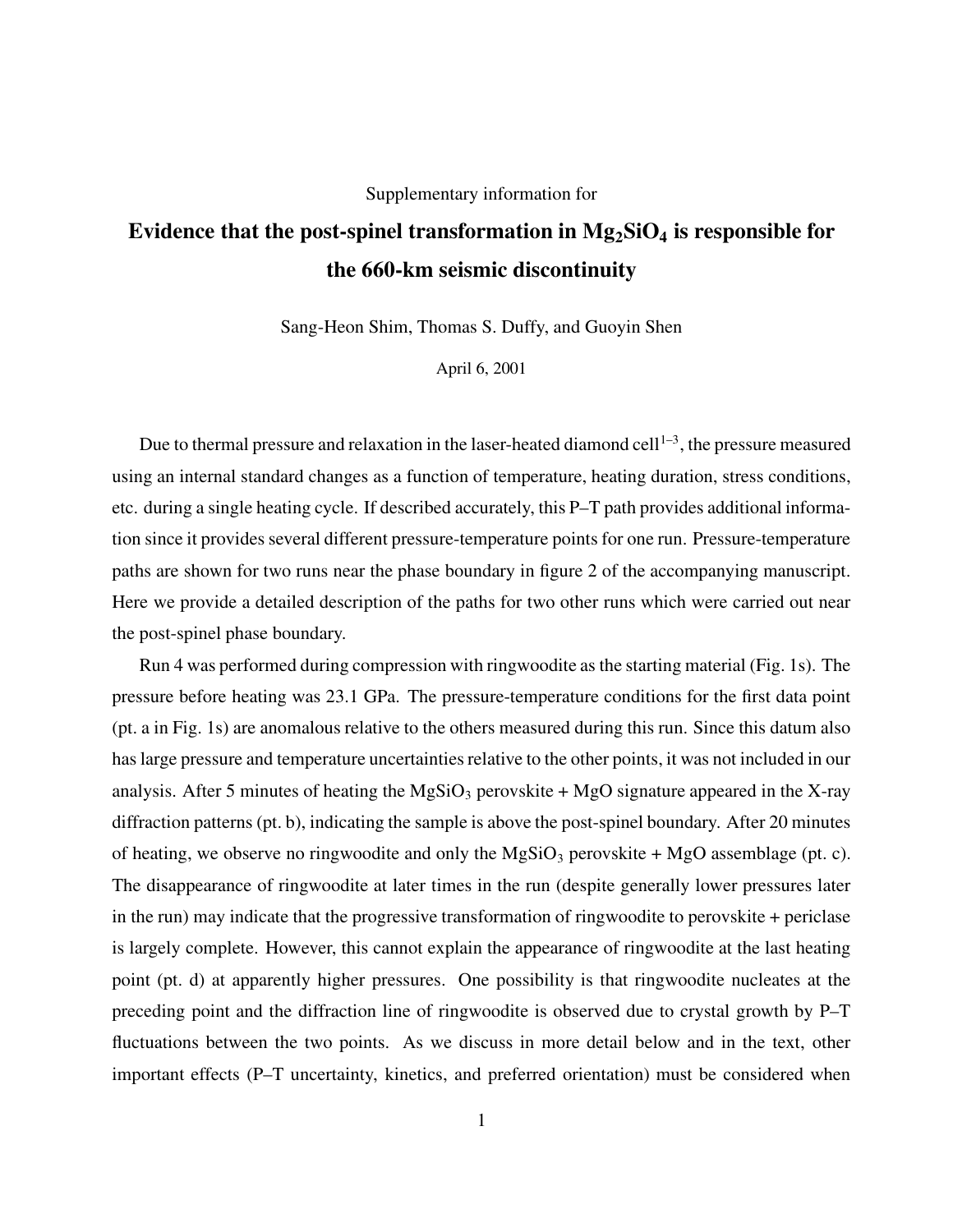evaluating phase stability from the P-T path.

Run 9 was performed during decompression (Fig. 2s). The starting material was  $MgSiO<sub>3</sub>$  perovskite + MgO which were synthesized above 25 GPa and 1500–2000 K. After 6 minutes of heating, the diffraction peaks of ringwoodite appeared and coexisted with the high-pressure assemblage. This coexistence lasted for ∼24 minutes as the pressure and temperature conditions varied somewhat randomly. Finally, complete transformation to ringwoodite was observed during an abrupt decrease in pressure from 24.7 GPa to 21.7 GPa. The high-pressure assemblage was observed again upon increase of pressure in the next diffraction pattern. It is notable that large pressure excursions, and especially pressure decreases, were more commonly observed during decompression runs than during compression runs (see Fig. 2 of the paper and Fig. 1s). This may be related to the more effective relaxation of the diamond cell during decompression by heating.

In determining the post-spinel phase boundary, we have not explicitly considered the P–T path and instead assumed the data points near the phase boundary are randomly scattered. There are several reasons for this. First, as discussed in the text, the temperature uncertainties propagate into a pressure uncertainty of 0.3–0.9 GPa. This can explain much of the observed scatter  $(\pm 1.1 \text{ GPa})$ . The kinetics of the phase transformation is such that complete transformation from one assemblage to another is not readily observed in most cases. It is also important to recognize that our diffraction patterns reflect significant crystallographic preferred orientation during the heating process. In order to obtain a homogeneous temperature in the X-ray probed area, a small X-ray beam is crucial. However, this decreases the randomness of the X-ray probed sample powder. Moreover, recrystallization during the phase transformation and as a result of heating further decreases the randomness. Although this problem can be minimized by oscillating the diamond cell about the loading axis during heating, the intensity distribution of our diffraction patterns clearly indicates the existence of strong preferred orientation. Hence, we have adopted a conservative strategy and do not explicitly consider the pressure-temperature path in determining the phase boundary.

## **References**

1. Heinz, D. L. Thermal pressure in the laser-heated diamond anvil cell. Geophys. Res. Lett. 17, 1161-1164 (1990).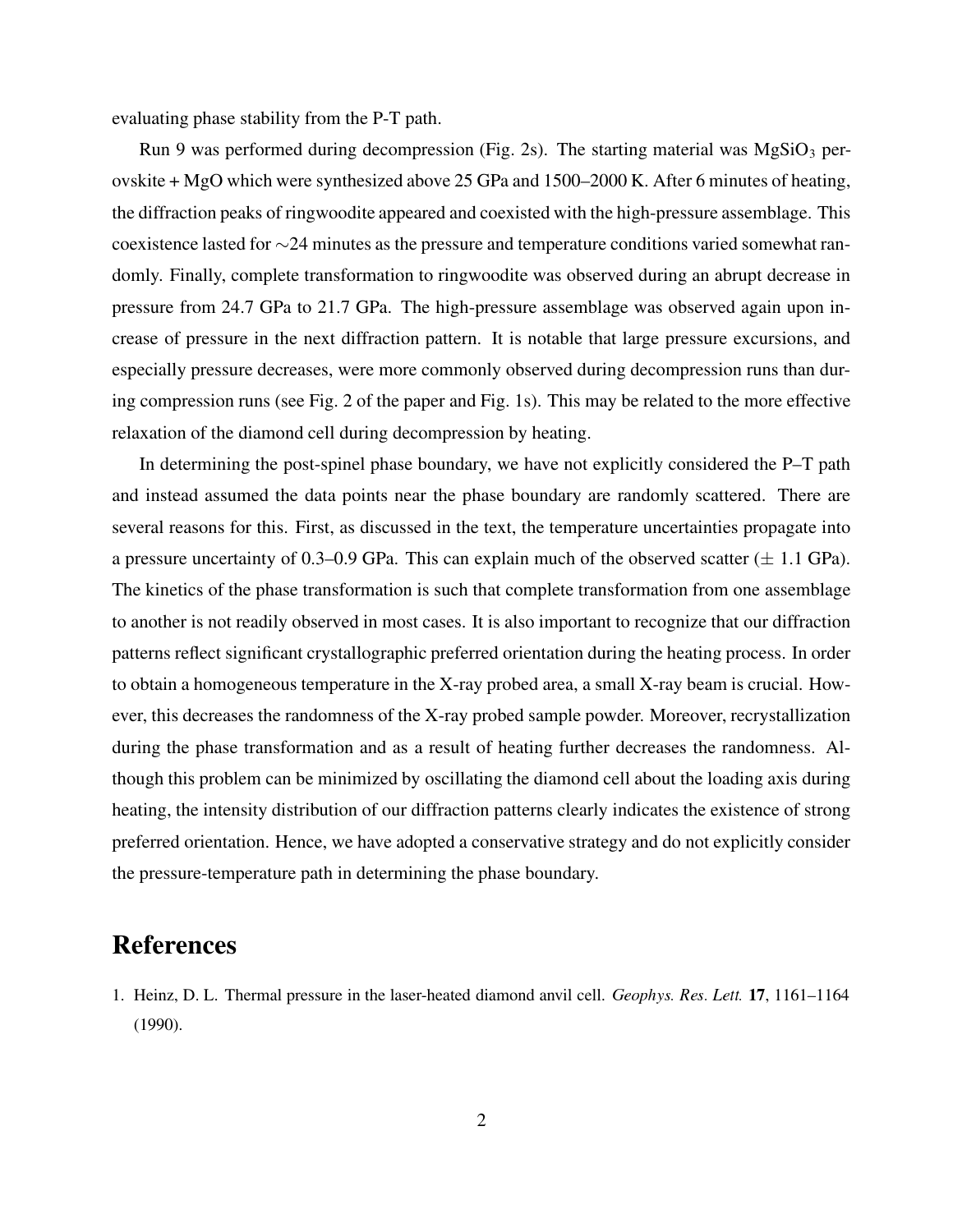- 2. Fiquet, G. et al. X-ray diffraction of periclase in a laser-heated diamond-anvil cell. Phys. Earth Planet. **95**, 1–17 (1996).
- 3. Kavner, A. & Duffy, T. S. Pressure-volume-temperature paths in the laser-heated diamond anvil cell. -  **89**, 1907–1914 (2001).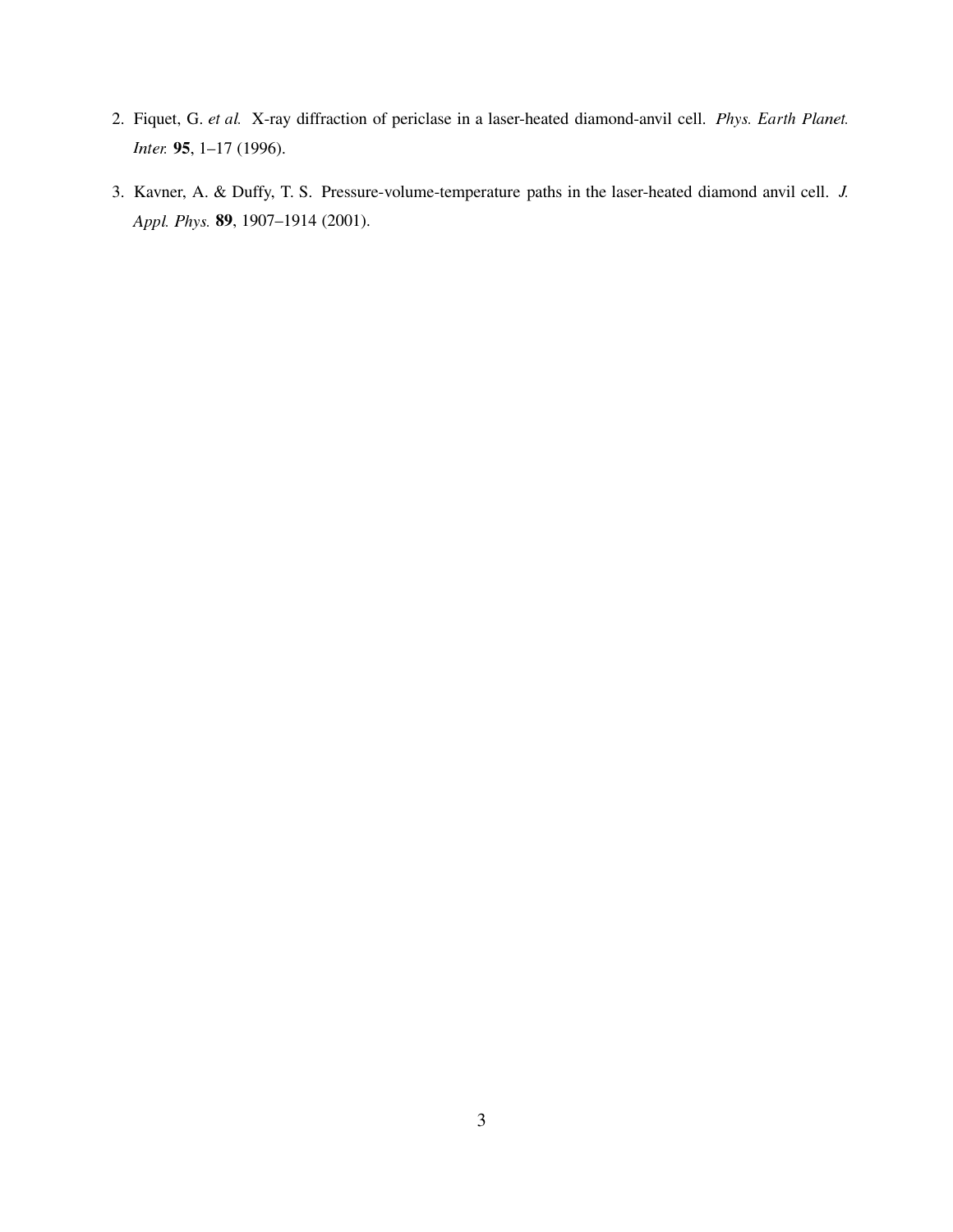

**Figure 1s.** P–T path for the run 4. This run was performed during compression. The notations for symbols follow those of figure 2 in the manuscript.